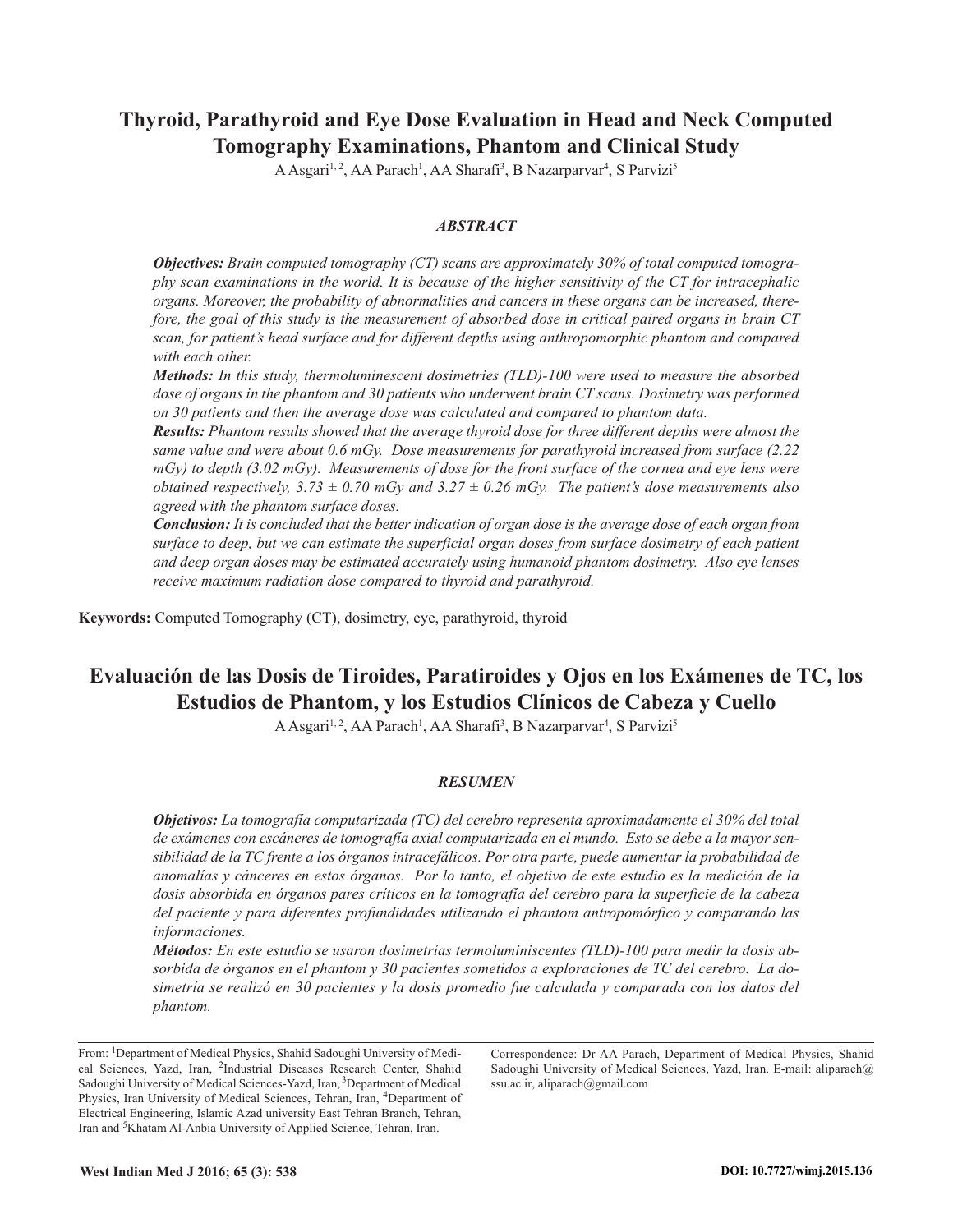*Resultados: Los resultados del phantom mostraron que la dosis promedio de tiroides para tres profundidades diferentes tenían casi el mismo valor, que alcanzaba alrededor de 0.6 mGy. Las mediciones de dosis de paratiroides aumentaron de superficie (2.22 mGy) a profundidad (3.02 mGy). Las mediciones* de dosis para la superficie frontal de la córnea y el cristalino fueron 3.73 mGy  $\pm$  0,70 y 3.27  $\pm$  0.26 mGy, *respectivamente, Las mediciones de dosis del paciente también concordaron con las dosis de superficie de phantom.*

**Conclusión:** Se concluve que la mejor indicación de la dosis del órgano es la dosis promedio de cada ór*gano de superficie a profundidad, pero podemos estimar las dosis del órgano superficial a partir de la dosimetría superficial de cada paciente, y la dosis de órgano profunda puede estimarse con precisión mediante dosimetría de phantom humanoide. Además, los cristalinos del ojo, recibirán dosis de radiación máxima en comparación con la tiroides y la paratiroides.*

**Palabras claves:** Tomografía computarizada (TC), dosimetría, ojo, paratiroides, tiroides

#### **West Indian Med J 2016; 65 (3): 539**

#### **INTRODUCTION**

Ionizing radiation, such as Roentgen radiation, can cause damage to body tissues, especially to the radiosensitive organs (1, 2). With the increasing use of various types of computed tomography (CT) scans, concerns about the patients and staff exposure have increased (3). Computed tomography scan requires more patients' exposures than conventional radiography and fluoroscopy. Computed tomography represents 11% of all diagnostic radiology procedures but it contributes to almost 67% of the total effective dose to the human population (4). Computed tomography usage has rapidly increased; therefore radiation exposure continues to be the predominant issue in computed tomography (5).

In CT scan of the head and neck region, the patient's head is placed in the radiation field and the exposure of radiation-sensitive organs in the head and neck is imminent. Due to the high sensitivity of some organs such as the eye, thyroid and parathyroid glands, there is an increased risk of cancer in these patients. However, these organs are rarely the main target for imaging (6, 7).

It is noted that a 0.5 to 2 Gy radiation (8−10) can cause cataract in adults and even may be less than this amount in children and in some cases the cataract has been reported in about half of this amount. Thus, the estimation of patient dose in head CT scans is of particular importance.

Usually the organ doses in CT examinations is estimated by measuring the surface dose, but for organs located in the depth of the body, measurement of surface dose can cause underestimation. So the main purpose of this study is to measure and estimate the absorbed dose in thyroid, parathyroid glands and the eye lens in the CT experiments using anthropomorphic phantom at different depths and then at the patient's surface. Finally, the results of patient's data were compared with phantom results.

### **SUBJECTS AND METHODS**

In this study, parathyroid, thyroid and eye doses in head CT imaging were measured using thermoluminescent dosimetry (TLDs). The measurements were performed using TLDs in

anthropomorphic head and neck phantom (11) and then on patients by placing dosimeters on their head and neck during a CT scan. A siemens somatom emotion multislice (6 slices) CT-Scan (Siemens Medical Solutions, Germany) was used in this study.

The phantom constructed from human natural bone as skeletal tissue and paraffin plus NaCl (for impurity) as softtissue. Phantom dimensions were selected from the standard man. Two important parameters: effective atomic number and electronic density were  $6.57$  and  $3.36 \times 1023$  electron.gr<sup>-1</sup>, respectively  $(11)$ .

The TLDs of LiF:Mg,Tl (Harshaw TLD-100) were used for the dose measurement. A Farmer type ionization chamber was used for calibration of the TLDs. This ionization chamber system was calibrated annually by the Iranian Nuclear Agency. For the sensitivity test, TL chips were exposed using an X-ray set with a mean X-ray energy output similar to the output of the CT scanner used. The linearity of TLDs were tested and the results showed a good linear fit with a coefficient of determination  $(R^2)$  of 0.995. The calculated response of the TLDs was taken as the calibration factor in this study. The results of TLD calibration curve are illustrated in Figure. 1.



Fig: 1. Calibration curve for thermoluminescent dosimeters.

Thermoluminescent dosimetries then were read with Harshow TLD reader (model 3500). To remove any previously stored energy in the dosimeters, they were heated for one hour at 400 ° C before any exposure. After the TLD reached the am-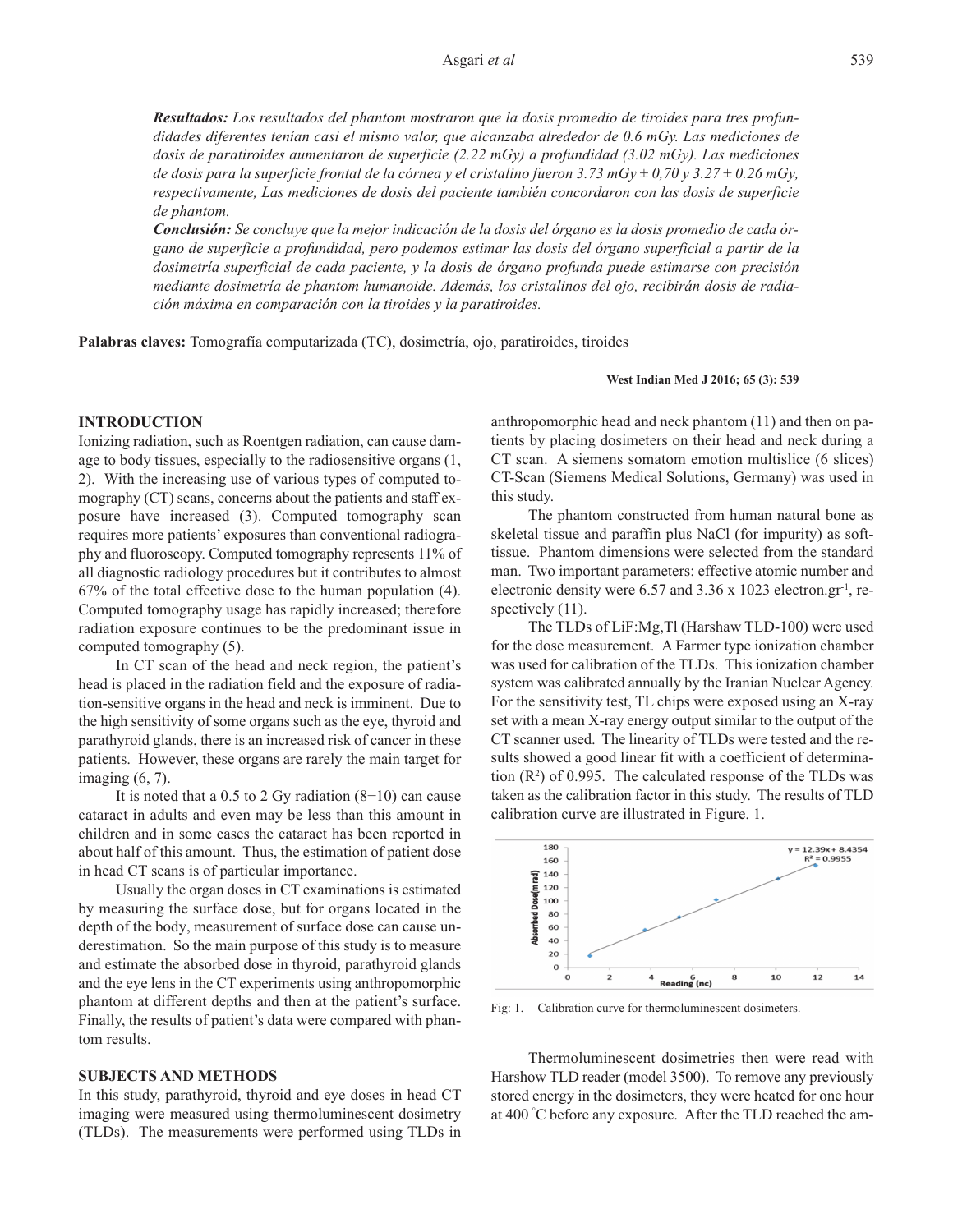bient temperature, TLDs were heated at 100 ° C for two further hours.

In this step, organ dose measurements were performed on anthropomorphic head and neck phantom (Fig. 2) at different depths using TLDs, as follows:



Fig. 2: Head and neck phantom with its antero-posterior and lateral radiographs.

Thyroid and parathyroid doses were measured in three depths: superficial (0 cm), middle (1 cm) and deep (3 cm) in phantom.

The eye dose was measured in two different points: anterior cornea (superficial) and anterior lens (deeper) in anthropomorphic phantom. The exposure parameters used for this study were:  $kVp = 130$ ,  $mAs = 240$ , collimation 3 mm, pitch: one with a siemens somatom emotion multislice (6 Slices) CT-Scan. The TLD readings were carried out after the scanning and calculations of the dose to the organs were done. A minimum of three TLD chips were placed in each measurement point. The exposure was repeated three times (for phantom) to improve the counting statistics.

Finally, dosimetric measurements were performed on patients having head CT scan. For this reason, TLDs were placed on the body surface in thyroids, parathyroids and eyes. In this part, 30 patients with head CT were studied. Thyroid (left and right), parathyroid (left and right) and eyes (left and right) doses for each patient were obtained using three TLDs for each region. All statistical tests were two-sided and  $p \leq$ 0.05 was considered statistically significant.

#### **RESULTS**

The patient's data can be seen in Table 1. From this Table, the mean value of the patients' ages (year), heights (m) and weights (kg) were  $64 \pm 16$ ,  $159.2 \pm 12.7$ ,  $73.5 \pm 7.3$ , respectively. The patient's ages, heights and weights ranged from 24−80, 140−180 and 61−90, respectively.

Table 1: Patients characteristics

|             | $Mean \pm SD$    | Range       |
|-------------|------------------|-------------|
| Age (years) | $64 \pm 16$      | $24 - 80$   |
| Height (cm) | $159.2 \pm 12.7$ | $140 - 180$ |
| Weight (kg) | $73.5 \pm 7.3$   | $61 - 90$   |

Table 2 shows the obtained data at different depths of the thyroid, parathyroid and lens in the phantom and patients. Results showed that the average doses of thyroid from depths of 0, 1, 3 cm in phantom were  $0.62 \pm 0.13$  mGy,  $0.61 \pm 0.09$  mGy and  $0.59 \pm 0.13$  mGy, respectively. Dosimetric results for three

Table 2: Results of Phantom and patient dose (mGy) and their relative differences for thyroid, parathyroid and eye lens

| Organ            |                               | Phantom dose (mGy) | <b>Patients dose</b><br>(mGy) | % Relative<br>difference |
|------------------|-------------------------------|--------------------|-------------------------------|--------------------------|
|                  | $0$ (Surface)                 | $0.60 \pm 0.12$    | $0.62 \pm 0.15$               | 3.2                      |
| L Thyroid        | 1 (Middle)                    | $0.60 \pm 0.10$    |                               |                          |
|                  | $2$ (Deep)                    | $0.58 \pm 0.13$    |                               | $\overline{\phantom{0}}$ |
|                  | $0$ (Surface)                 | $0.63 \pm 0.14$    | $0.61 \pm 0.34$               | 3.2                      |
| <b>R</b> Thyroid | 1 (Middle)                    | $0.61 \pm 0.10$    |                               | -                        |
|                  | $2$ (Deep)                    | $0.60 \pm 0.14$    |                               |                          |
|                  | $0$ (Surface)                 | $2.10 \pm 0.25$    | $2.15 \pm 0.56$               | 2.3                      |
| L ParaThyroid    | $1$ (Middle)                  | $2.45 \pm 0.50$    |                               | -                        |
|                  | $2$ (Deep)                    | $3.03 \pm 0.12$    |                               |                          |
|                  | $0$ (Surface)                 | $2.34 \pm 0.22$    | $2.37 \pm 0.65$               | 1.3                      |
| R ParaThyroid    | $1$ (Middle)                  | $2.46 \pm 0.24$    |                               |                          |
|                  | $2$ (Deep)                    | $3.00 \pm 0.21$    |                               | $\overline{\phantom{0}}$ |
| Eye not in FOV   |                               |                    |                               |                          |
| L Lens           | Cornea Surface (0 mm)         | $3.13 \pm 0.34$    | $3.04 \pm 0.56$               | 2.9                      |
|                  | Lens Surface $(3 \text{ mm})$ | $3.52 \pm 0.70$    |                               | $\overline{\phantom{0}}$ |
| <b>R</b> Lens    | Cornea Surface (0 mm)         | $3.40 \pm 0.17$    | $3.22 \pm 0.52$               | 5.4                      |
|                  | Lens Surface $(3 \text{ mm})$ | $3.93 \pm 0.74$    |                               | $\overline{\phantom{0}}$ |
| Eye in FOV       |                               |                    |                               |                          |
| L Lens           | Cornea Surface (0 mm)         | $18.53 \pm 2.03$   |                               |                          |
|                  | Lens Surface $(3 \text{ mm})$ | $20.95 \pm 4.19$   | $22.08 \pm 2.35$              | 9.2                      |
| <b>R</b> Lens    | Cornea Surface (0 mm)         | $18.38 \pm 1.10$   |                               |                          |
|                  | Lens Surface (3 mm)           | $20.50 \pm 3.07$   | $22.57 \pm 2.19$              | 9.6                      |
|                  |                               |                    |                               |                          |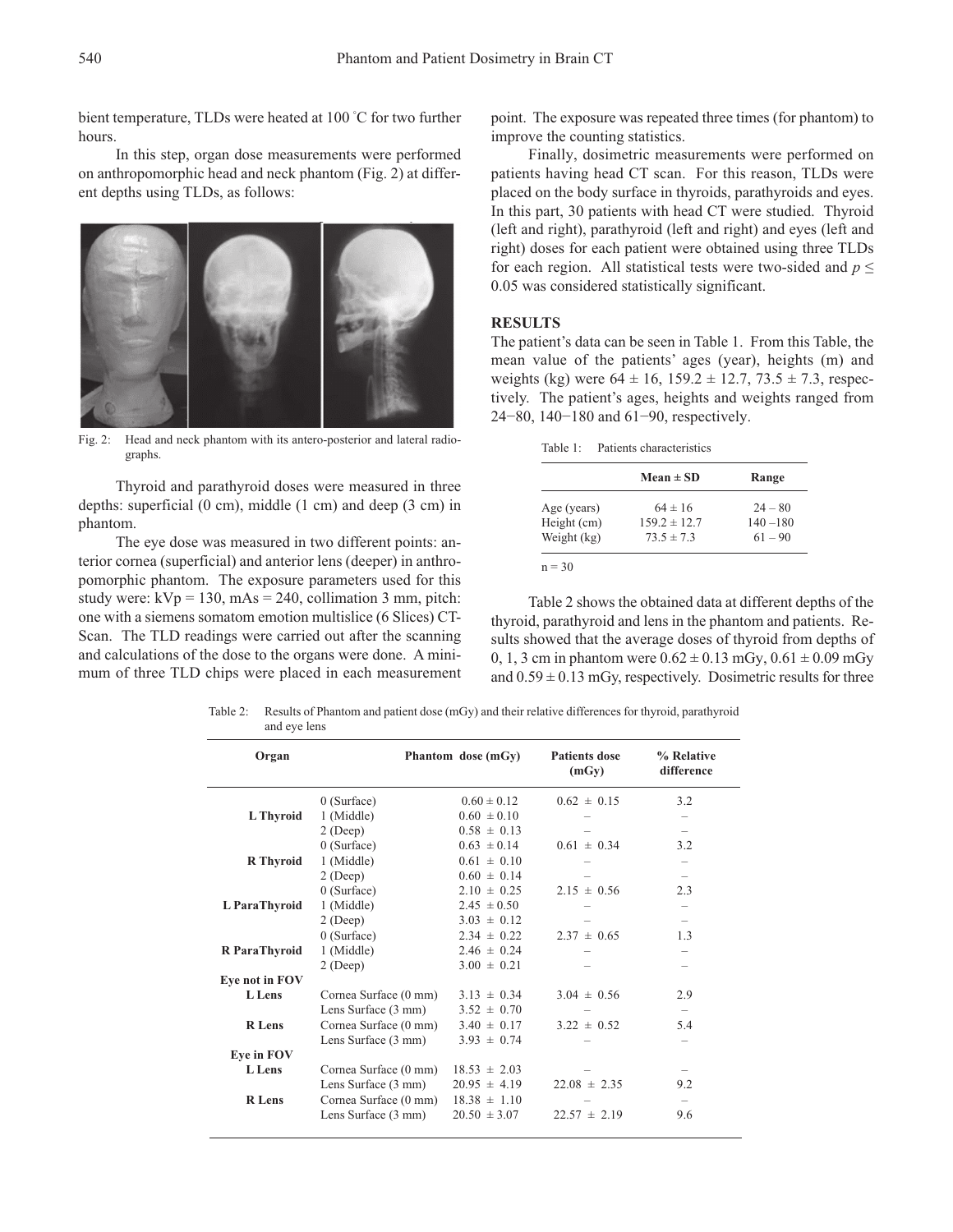depths of the parathyroid were  $2.22 \pm 0.24$  mGy,  $2.46 \pm 0.41$ mGy and  $3.02 \pm 0.15$  mGy, respectively. For the front surface of the cornea and eye lens doses,  $3.73 \pm 0.70$  mGy and  $3.27 \pm$ 0.26 mGy were obtained, respectively. The cornea and lens doses increased to,  $18.46 \pm 1.5$  mGy and  $20.72 \pm 3.2$  mGy, respectively, when the eye was located in radiation field in the base skull CT scan.

Finally the average dose of thyroids, parathyroids and lenses (not irradiated and irradiated) were:  $0.61 \pm 0.12$  mGy,  $2.57 \pm 0.26$  mGy,  $3.49 \pm 0.48$  mGy, and  $19.59 \pm 2.6$  mGy, respectively.

The doses to deeper regions were not measured in patients since the patient dosimetry was performed by placing a dosimeter on the skin surface. Statistical analysis in Table 1 shows a good agreement between the data obtained from the phantom surface and patient skin dose  $(p > 0.05)$ .

It may be said that the depth dose of the phantom can be used as the depth dose indicator of the body because of the agreement between surface dose of phantom and patient. Therefore, the dose of the organ can be obtained with lesser false assumptions and errors by averaging the dose from surface to depth for each organ. As the results showed, the maximum and minimum doses in brain CT were received by the eye lens and thyroid, respectively.

#### **DISCUSSION**

This study has been done given the importance of dosimetry of critical organs in brain CT imaging and to understand the extent of the damage to these organs. For a better analysis of the results, dosimetries were done on in different depths of the organs of the anthropomorphic head and neck phantom. Surface dose of these organs were measured in patients with brain CT scan.

It is shown that deep organ doses may be estimated using phantom dosimetry due to the similarities of the results of patient skin dose and the phantom surface dose. It can be seen that the thyroid absorbed dose at different depths are nearly identical due to the phantom data. As a result, it can be said that thyroid depth dose may be estimated from thyroid surface dose in brain CT scan while it is not possible to determine the depth dose measurements.

Parathyroid dose – left and right – indicate an increase

from the surface to the depth. Statistical analysis also showed no significant differences between left and right organs in patients and phantom measurements. Table 1 shows approximate increase of six times for the eye in CT imaging cut. This issue is crucial especially when the imaging needs to be repeated. As a result, it can be suggested that imaging of the brain is done in such a way that the eye shall not or be less in the CT image cut while maintaining image quality.

This study confirms the results obtained by other researchers as well. Tana *et al* in 2009, measured the dose received by the lens in the brain imaging for MDCT. They showed that CT of the temporal bone delivered the greatest radiation dose to the eye lens (12). Hohl and colleagues in 2006 by measuring the skin and organ doses of thyroid and breast showed that the bismuth breast and thyroid shielding significantly decreases radiation dose in MDCT without deteriorating image quality (13).

Lam *et al* in 2009 also measured the thyroid dose from the CT scan of paranasal sinuses. Their results showed that the thyroid dose was 0.63 mGy which is very closely to our results (14). Jeff *et al* in 2010 results, about thyroid and lens dose for routine CT of the brain, stated that lens and thyroid dose ranges were 25.1−50.3 mGy and 0.3−2.8 mGy. Comparison of this range of dose with our data about thyroid and lens showed that the current study results were in the lower extremity of that range and the results are reliable (15).

Table 3 showed the summarized dose for some other studies compare to our study (16−22). None of them measured the parathyroid dose. Most of them reported lens dose and some reported the thyroid dose. Comparison showed that almost all other studies reported higher dose for identical organs than current studied.

It is concluded that deep organ doses may be estimated accurately using humanoid phantom dosimetry but for organs superficially located (such as thyroid) it can be estimated from dosimetry of the surface of the patient. It is also shown that the eye lenses receive maximum dose of radiation compare to thyroid and parathyroid glands in brain CT scans.

Finally, selection of the appropriate exposure conditions, appropriate imaging protocol and proper patient positioning, is necessary to avoid increasing the patient dose so that its sensitive organs are less exposed to radiation while maintaining the image quality.

Table 3: Comparison of organ doses in current and previous studies with computed tomography

| Our study | Suzuki et<br>al(2010) | <b>Bassim et</b><br>al(2005) | <i>al</i> (1991) | Dose $(mGy)$<br>Ngail et al<br>(2006) | Nishizawa et<br><i>al</i> (1991) | Tan et al<br>(2009) | Zammit<br>(2003) | Lam et al<br>(2009) | Jeff et al<br>(2010) | Abahashemi<br>(2002) |
|-----------|-----------------------|------------------------------|------------------|---------------------------------------|----------------------------------|---------------------|------------------|---------------------|----------------------|----------------------|
| 0.6       | *                     | *                            | 1.9              | (42 Slice) 2.5                        | $(9 \text{ Slice})$ 0.6          | *                   | 2.2              | 1.03                | 2.8                  | 2.8                  |
| 2.3       | *                     | $\ast$                       | $\ast$           | $\ast$                                | $*$                              | *                   | $\ast$           | $*$                 | $\ast$               | *                    |
| 20        | 50 (54 Slice)         | 30                           | 50               | $(42 \text{ Slices})$ 63.9            | $(9 \text{ Slice})$ 22.4         | 18 (16 Slices)      | 30               | 12.4 (16 Slices)    | 34                   | *                    |
|           | . .                   |                              |                  |                                       | Shrimpton et                     |                     |                  |                     |                      |                      |

\*Data was not recorded